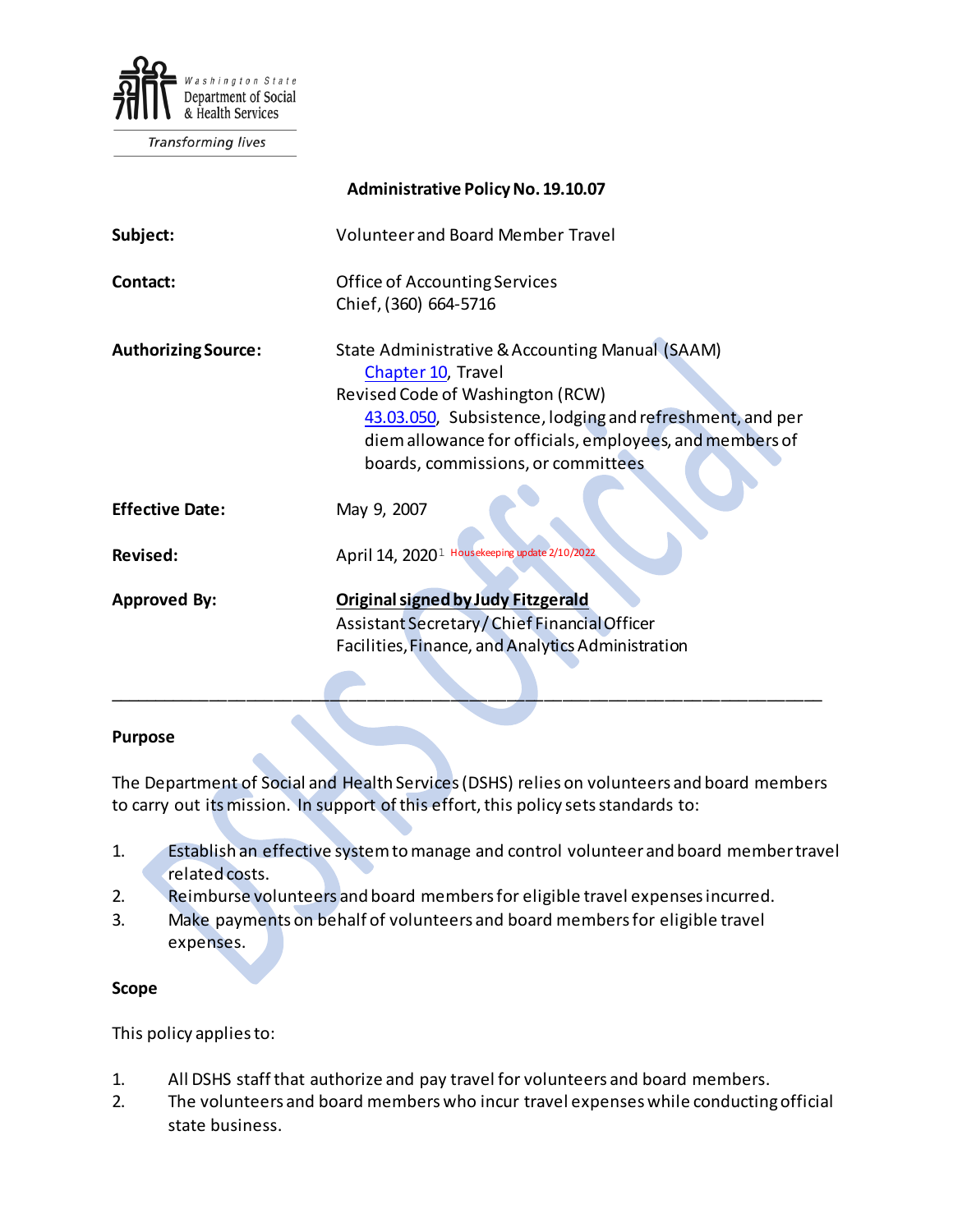Administrative Policy No. 19.10.07 April 14, 2020 Page 2

This policy does not apply to contractors reimbursed by specific contractual arrangements.

## **Additional Guidance**

DSHS Administrative Policies

[Subchapter 19.10](http://one.dshs.wa.lcl/Policies/Pages/default.aspx) [5.04,](http://one.dshs.wa.lcl/Policies/Administrative/DSHS-AP-05-04.pdf) Records Retention DSHS Human Resources Division (HRD) Guidelines for th[e Use of Volunteers](http://one.dshs.wa.lcl/HR/Guidelines/Use%20of%20Volunteers.pdf)

Revised Code of Washington (RCW)

[43.20A.350,](http://app.leg.wa.gov/RCW/default.aspx?cite=43.20A.350) Committees and councils –Declaration of purpose

[43.20A.360,](http://app.leg.wa.gov/RCW/default.aspx?cite=43.20A.360) Committees and councils –Appointment, membership, terms, vacancies, and travel expenses

## [DSHS Forms Picker](http://forms.dshs.wa.lcl/)

Form 09-415, Authorization for Expenditure (Non-Employee) Form 03-502, Class 1, 2, 3, 4, 5 Board, Commission, Council, Committee, or Other Group Member Travel Allowance (GFS Only) Exemption Request

Office of Financial Management Memo – [New Process for Exemption Approvals for Travel](http://one.dshs.wa.lcl/FS/Fiscal/Accounting/Travel/Documents/Forms/AllItems.aspx) 

## **[Allowances](http://one.dshs.wa.lcl/FS/Fiscal/Accounting/Travel/Documents/Forms/AllItems.aspx)**

[Establishing an AFRS Statewide Vendor Number and TEMS Profile](http://one.dshs.wa.lcl/FS/Fiscal/Accounting/Travel/Volunteers/Forms/AllItems.aspx)

# **Definitions**

**Agency financial reporting system (AFRS)** is the statewide accounting system maintained by the Department of Enterprise Services. AFRS is the state of Washington's official accounting system.

**Board members** are those individuals who serve on a board, commission, or committee in either an advisory, coordinating or planning capacity, or a rule making capacity.

# **[Class specifications:](http://one.dshs.wa.lcl/FS/Fiscal/Accounting/Travel/Documents/Forms/AllItems.aspx)** Boards and Commissions – [Compensation](https://gcc02.safelinks.protection.outlook.com/?url=http%3A%2F%2Fone.dshs.wa.lcl%2FFS%2FFiscal%2FAccounting%2FTravel%2FDocuments%2FBoards%2520and%2520Commissions%2520Classes.docx&data=04%7C01%7Cangel.pele%40dshs.wa.gov%7C0e07274ace0848fdd38e08d9e1164dd5%7C11d0e217264e400a8ba057dcc127d72d%7C0%7C0%7C637788308339401434%7CUnknown%7CTWFpbGZsb3d8eyJWIjoiMC4wLjAwMDAiLCJQIjoiV2luMzIiLCJBTiI6Ik1haWwiLCJXVCI6Mn0%3D%7C3000&sdata=xZySwQl9uZmX0QE1tYYl%2BOhVKMn0jp5nnD%2F3mI%2BwpIk%3D&reserved=0) Classes

**Commute** means travel between the official residence (OR) and other domicile of a state officer or employee and their official station (OS) or other place of work. When the travelers OR and OS is the same, then their first and last trip within their OR/OS would be considered their normal commute. Normally, an employee would only have one round trip commute each work day. However, there are some work schedules that may require an employee to commute multiple times in a day due to call back, splitshifts, or on-call situations. Refer to OFFICIAL RESIDENCE and OFFICIAL STATION.

**DSHS** refers to the Department of Social and Health Services (DSHS).

**DSHS administrator** is an individual at a DSHS location with oversight authority for the volunteers and board members covered under this policy.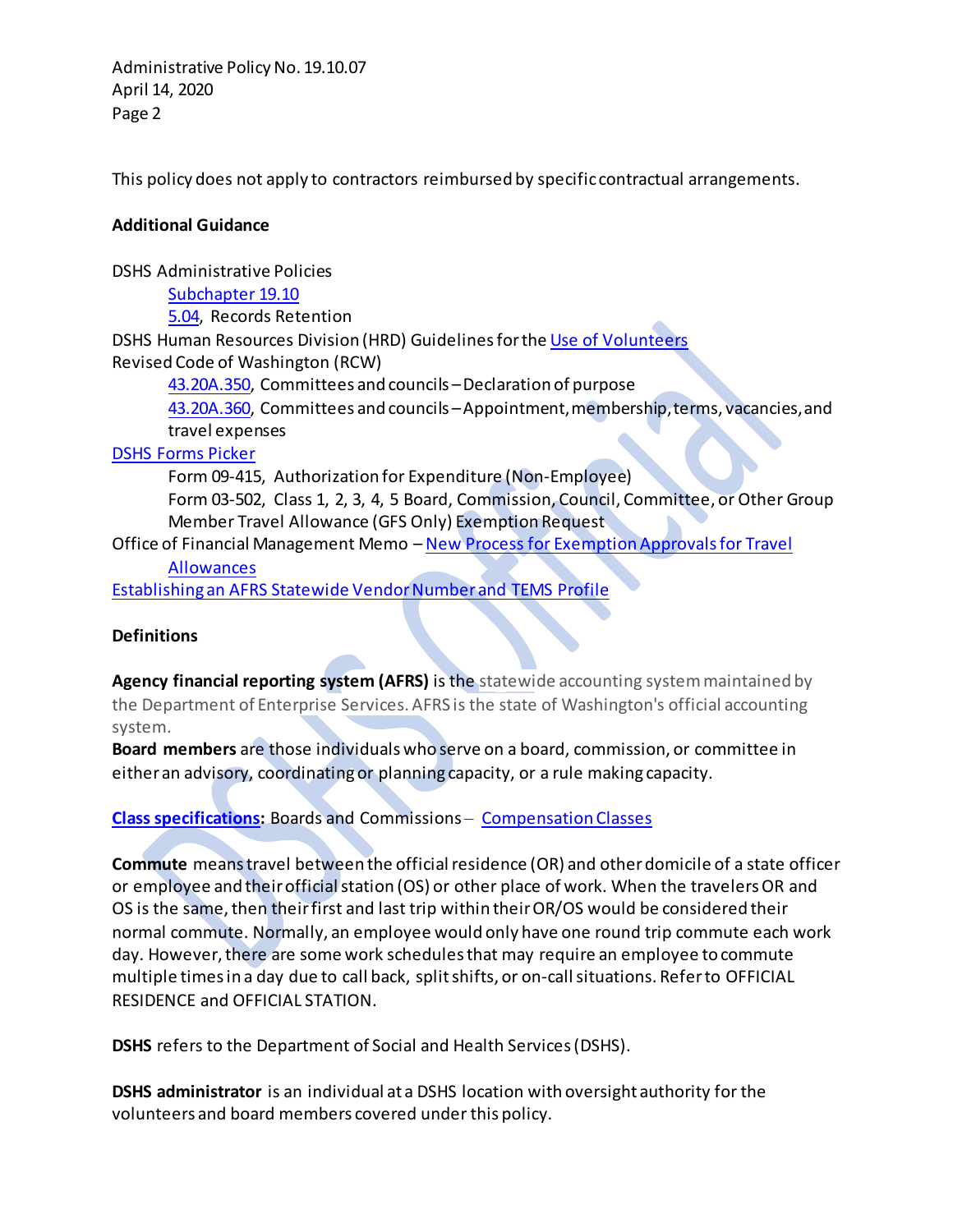Administrative Policy No. 19.10.07 April 14, 2020 Page 3

**Five hour rule** refers to the rule that requires a volunteer, board or commission member to be in travel status for at least five hours to qualify for a meal reimbursement.

**Official residence** is the city, town, or other location where a state official or employee maintains a residence that is used as their primary domicile. Determinations by the agency head or authorized designee regarding a state official or employee's official residence are to be based on items such as voter registration, ownership, or long-term rental of a personal residence, and the permanent address carried in the state official or employee's personnel or other file.

**Official station (for volunteers and board members)** is the city, town, or other location where the state official or employee's office is located, or the city, town, or location where the state official or employee's work is performed on a permanent basis. For the purposes of these travel regulations, Olympia, Tumwater and Lacey are considered to be the same official station. A state official or employee's official station is to be designated by the agency. It is to be determined by the needs of the agency and not assigned because it is the home or preferred living area of a state official or employee.

**Program** means any of the major activities of an agency expressed as a primary function or organizational unit. Agencies may not alter their program structure without the explicit approval of the legislature and the Office of Financial Management.

**Travel and expense management system (TEMS)** is the software program used to process travel Reimbursement Requests and Travel Advances.

**Volunteer** is a person, other than an emergency services worker as described by chapter 38.52 RCW, who, of his/her own free choice, performs any assigned or authorized duties for the state or any agency thereof. A volunteer receives no wages, and is registered and accepted as a volunteer by the state or any agency thereof, for the purpose of engaging in authorized volunteer service.

# **Policy**

*I. Volunteers*

**The DSHS must pay or reimburse travel expenses for all volunteers in the same manner and under the same travel regulations as state employees,** except the five hour rule. The volunteer may be reimbursed for meal expenses when the volunteerhas been in travel status for at least five hours.

**A. The DSHS administrator or designee must ensure the volunteer is registered with DSHS, as outlined in the HRD Guidelines for the [Use of Volunteers](http://one.dshs.wa.lcl/HR/Guidelines/Use%20of%20Volunteers.pdf) prior to the**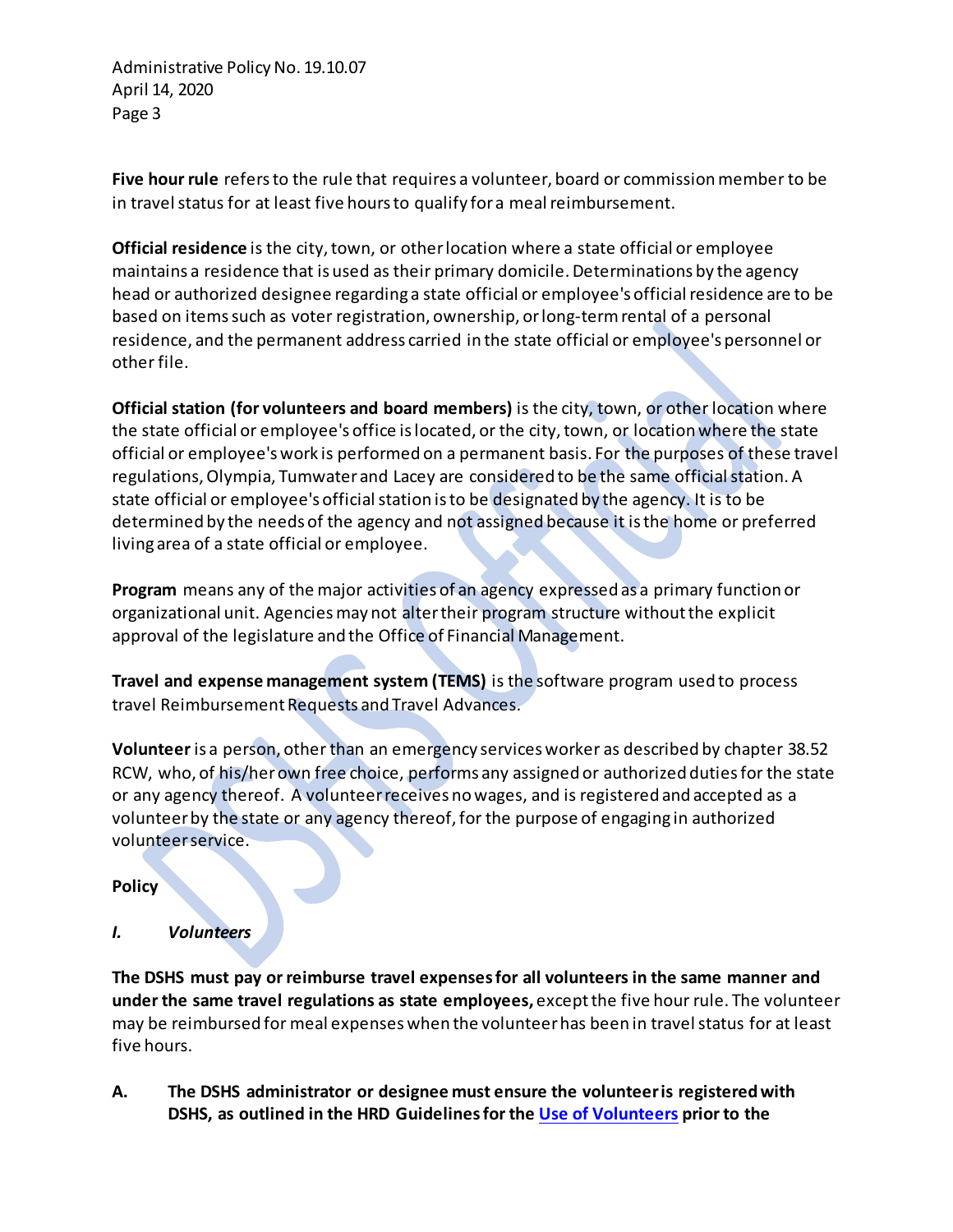#### **volunteer performing any duties.**

## **B. The DSHS administrator or designee must authorize volunteer travel prior to incurring expenses.**

- 1. If DSHS is making payments on behalf of the volunteer, prior written approval must be on file.
- 2. If the volunteer is being reimbursed, an authorization for expenditure (nonemployee)[, form 09-415,](http://forms.dshs.wa.lcl/formDetails.aspx?ID=5918) must be completed and approved prior to an administration incurring any costs associated with volunteer travel.
- 3. [Form 09-415](http://forms.dshs.wa.lcl/formDetails.aspx?ID=5918) must be reviewed, updated, and retained in a way that is consistent with state records retention requirements.
- **C. The DSHS administrator or designee must document the official station for each volunteer prior to authorizing the volunteer to perform volunteer services.**

## **D. Volunteers are reimbursed for actual non-commute mileage traveled per trip, not per person transported.**

*Example:* A volunteer drives 17 miles from their Official Station/Residence of Spokane to Cheney to pick up theirfirst client and then 15 miles on to Medical Lake to pick up the second client. They then drive another 15 miles back to a location in Spokane where they drop off both clients and then another 5 miles back to their home. The volunteer traveled 47 non-commute miles so is only due mileage reimbursement for 47 miles. The volunteer cannot claim 47 miles for transporting the first client and another 30 miles for transporting the second client.

# **E. The authorizing DSHS administrator, or their designee, must perform a cost analysis when deciding whether to return the volunteer to their official residence or official station between trips.**

The authorizing DSHS employee must document the cost analysis and retain the documentation in a way that is consistent with state records retention requirements.

*Example:* A volunteer's official station and official residence are Auburn. They leave their home at 6:00 AM, pick up a client in Seattle and transport them to an 8:00 AM appointment for medical testing at Children's Hospital. The appointment is over by noon and the volunteer transports the client back to Seattle by 1:00 PM. The volunteer's next client transport is scheduled for 3:00 PM and is expected to last until 6:00 PM. The DSHS Administrator must determine whether it is more cost effective to pay the mileage to return the volunteer to their official residence/station of Auburn and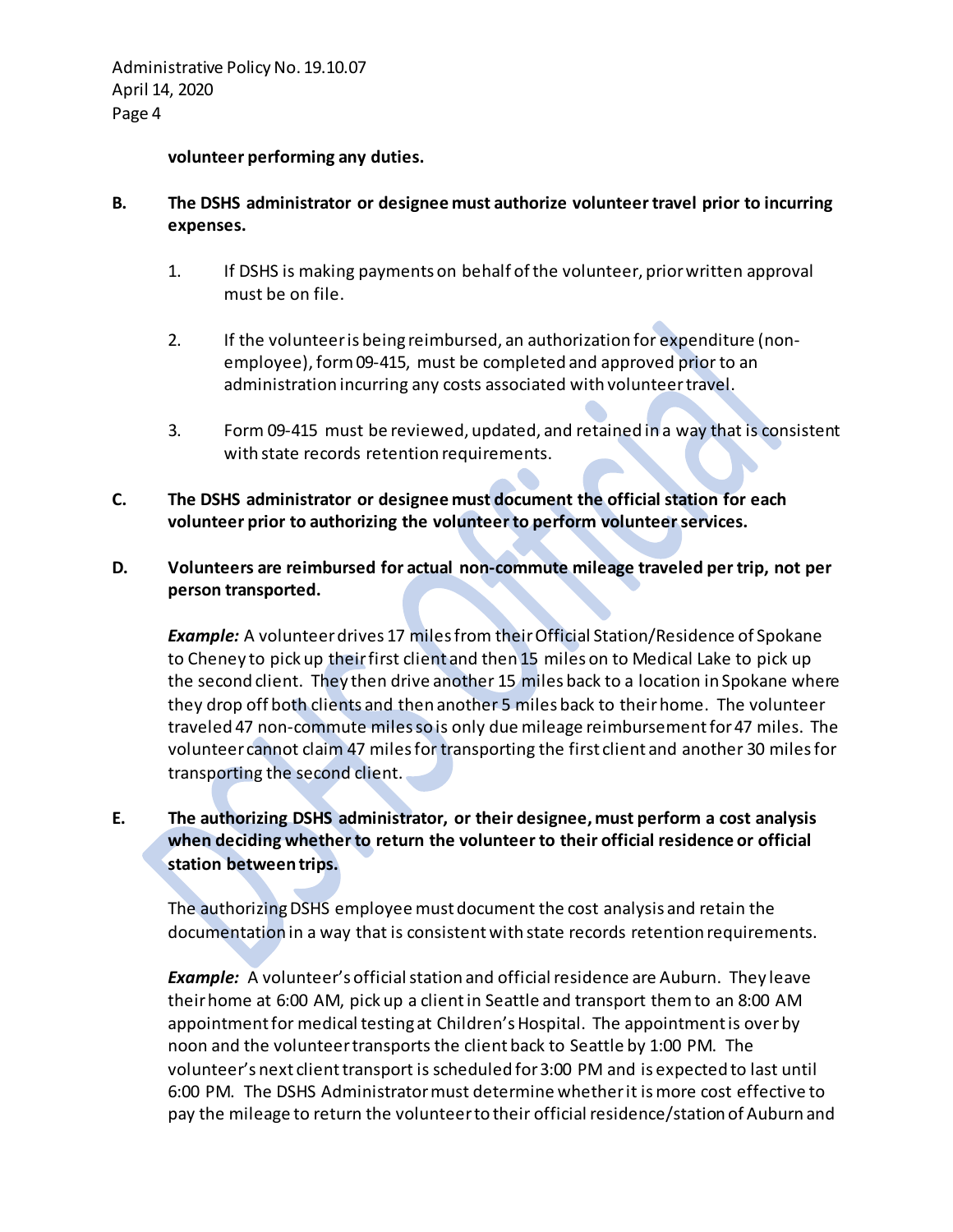Administrative Policy No. 19.10.07 April 14, 2020 Page 5

> back again to Seattle for their afternoon transport, or for the volunteer to remain in Seattle and pay for their meal costs (breakfast and lunch).

**F. The DSHS administrative staff must use TEMS to complete and submit travel reimbursement requests for volunteer travelers.**

Volunteer travelers are prohibited from logging-on to TEMS

- *II. Board Members*
- **A. Members of boards, commissions, committees, and other similar groups are allowed to receive an allowance or reimbursement for meals, lodging or travel expenses, as long as the group obtains prior approvals through DSHS Form 03-502, Class 1, 2, 3, and 5 Board, Commission, Council, Committee, or Other Group Member Travel Allowance (GFS Only) Exemption Request.**
- **B. The DSHS must pay or reimburse travel expenses for eligible members in the same manner and under the same travel regulations as state employees, unless otherwise provided in statute** (i.e.the five hour rule, then the board membermay be reimbursed for meal expenses when the board memberhas been in travel status for at least five hours.)**.**
- **C. Board member travel must be authorized prior to incurring expenses.** 
	- 1. If DSHS is making payments on behalf of any board, committee or commission member, prior written approval must be on file using DSHS Form 03-502.
	- 2. An individual board member must complete an authorization for expenditure (non-employee)[, form 09-415,](http://forms.dshs.wa.lcl/formDetails.aspx?ID=5918) prior to an administration incurring any costs associated with board member travel.
	- 3. [Form 09-415](http://forms.dshs.wa.lcl/formDetails.aspx?ID=5918) must be reviewed, updated, and retained in a way that is consistent in accordance with state records retention requirements.
- **D. The DSHS administrator or designee must ensure the board member is registered with the DSHS, as outlined in the HRD Guidelines for the Use of Volunteers, prior to the board member performing any duties.**
- **E. The DSHS administrator or designee must document the official station for members prior to authorizing their performing services on behalf of the DSHS.**
- **F. The DSHS administrative staff must use TEMS to complete and submit travel reimbursement requests for board members if expenses are to be paid in the same**